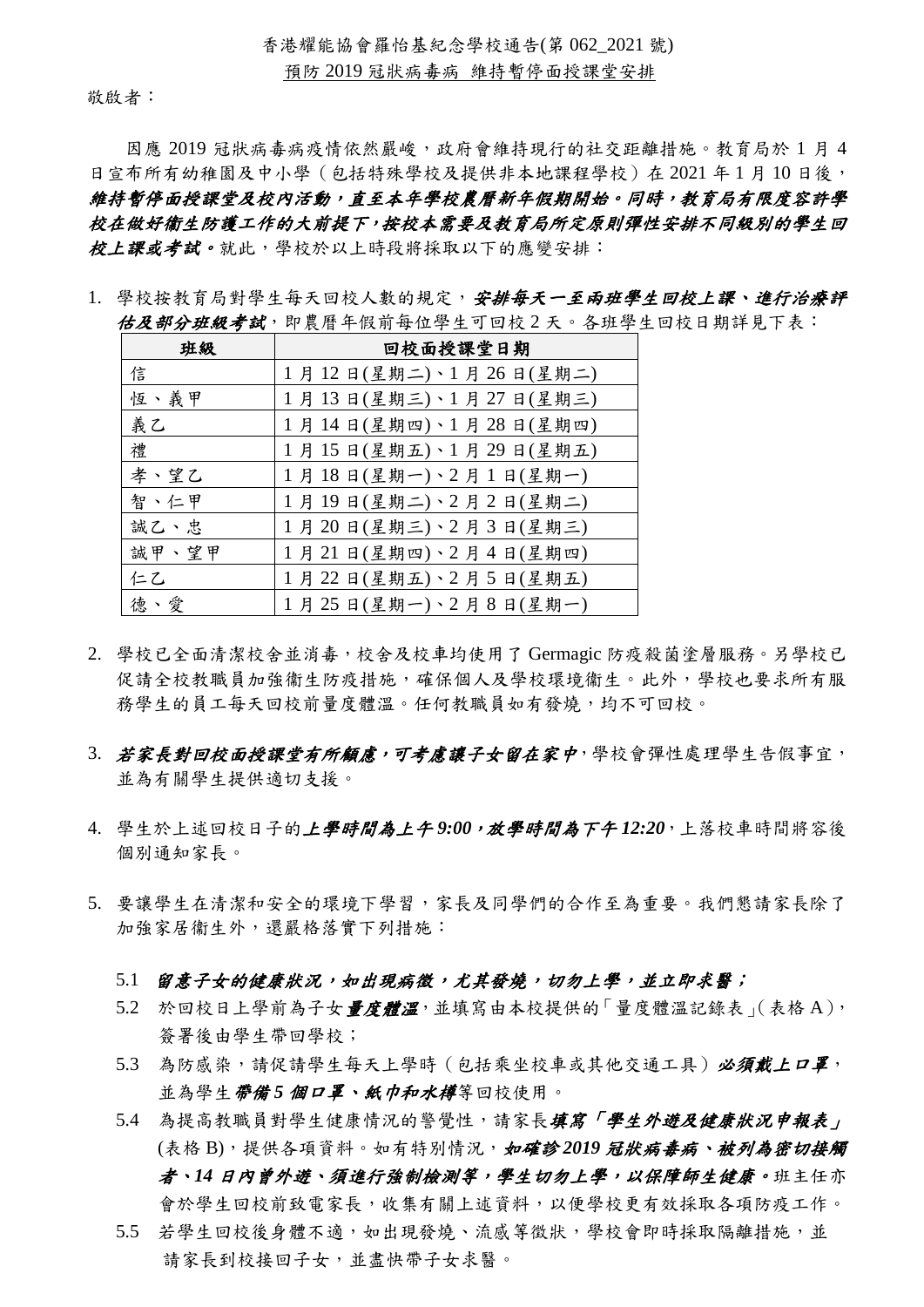- 6. 其他不用回校的班級將繼續進行網上學習,網上實時課堂(Zoom)時間表依據現時半日上學 的上課時間表,家長請按手冊上張貼的時間表所列的時間和科目,與學生進行網上實時的 早會、早操、班務及課堂 (恆班中五組則依據網上實時教學時間表上課) 。請沿用九月份網 上實時課堂的 Zoom 帳戶及密碼。
- 7. 治療部將繼續透過不同形式支援非回校學生的治療訓練,並會個別聯絡家長。
- 8. 老師會繼續把課業和學習源以電郵或上載電子學習平台的方式發送給同學,並於學生回 校日派發課業及各樣學習資源。未能回校面授課堂的學生,校務處將個別聯絡家長派送課 業的形式和安排。
- 9. 原定考試安排將作變動, 恆班(中五)考試於 1 月 25 日至 2 月 5 日舉行,恆班(中三高)考試 於 *1* 月 *28* 日至 *2* 月 *5* 日舉行,其他班別考試取消。原定於 1 月 25 日至 1 月 29 日的試後活 動週將會取消。
- 10. 學校於維持暫停面授課堂期間仍會保持校舍開放,以照顧有需要返校的學生,並為家長提 供適切的支援,如有任何特別情況,家長可盡早聯絡學校。

學校會按衞生防護中心的指示,加強校內的清潔及消毒工作,並採取各項衞生防護措施, 以保障師生健康。學校亦促請家長依照衞生防護中心的健康指引,為預防 2019 冠狀病毒病採 取合適的預防措施,詳情請瀏覽 [http://www.chp.gov.hk](http://www.chp.gov.hk/)。大家應盡量減少外出,應避免群體聚 集、社交接觸及外出用膳,並讓子女保持均衡飲食、恆常運動及充足休息以增強免疫力。

學校會密切留意最新發展,繼續與家長保持緊密溝通。如有任何查詢,歡迎致電 2424 7766 聯絡校護梁潔梅姑娘或黃景聰副校長。

 此致 各家長





賴雲艷校長

2021 年 1 月 8 日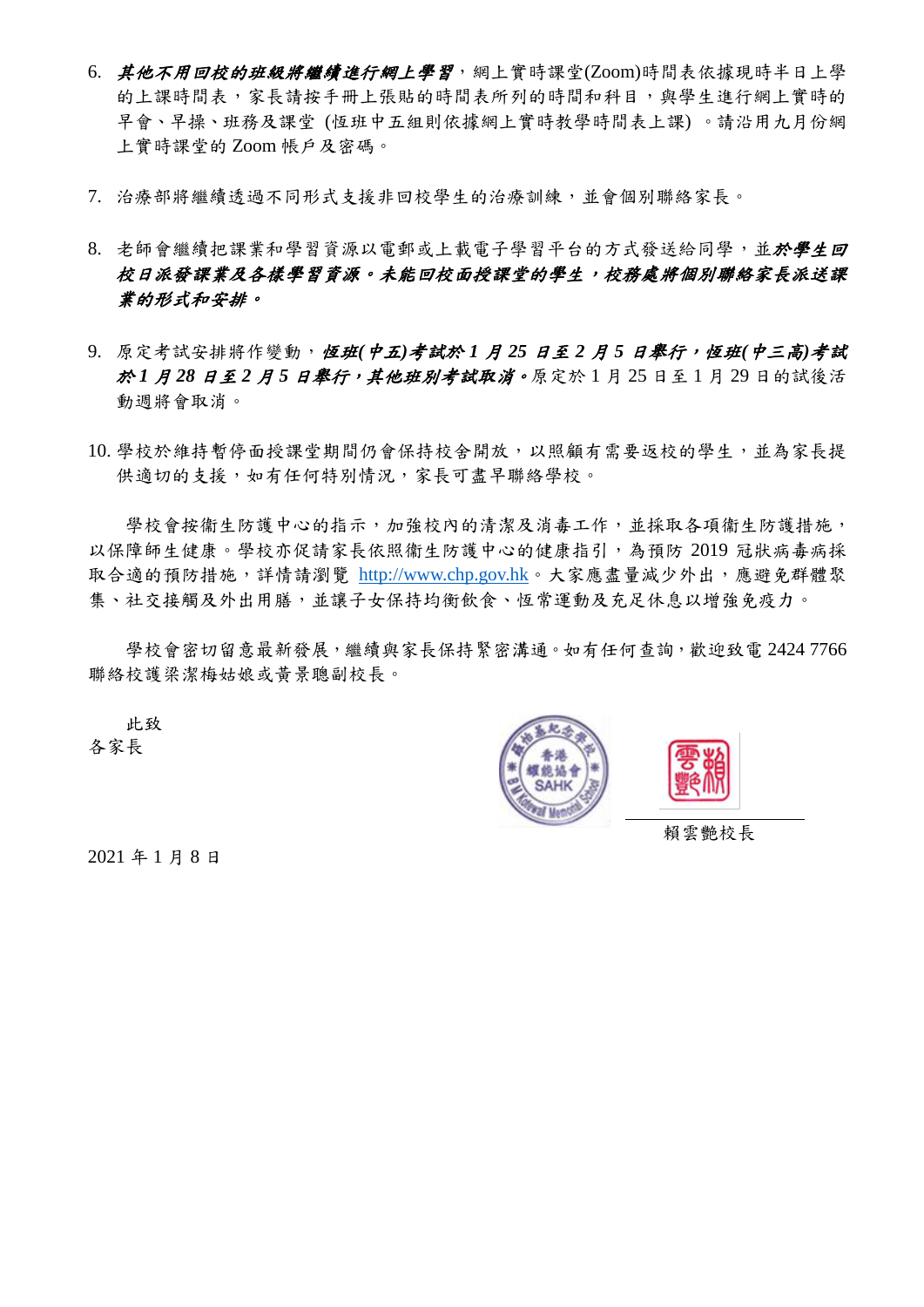### 量度體溫記錄表

- 1. 每天上學前,家長/監護人須為學生量度體溫,有關正常體溫讀數範圍,請參考衞生防護 中心的《體溫監測須知》內的「體溫量度的參考」,請瀏覽 [https://www.chp.gov.hk/files/pdf/guidance\\_note\\_on\\_monitoring\\_of\\_body\\_temperature\\_chi.pdf](https://www.chp.gov.hk/files/pdf/guidance_note_on_monitoring_of_body_temperature_chi.pdf) 學 生如有發燒,切勿回校,應立刻求醫並向校方請假,留在家中休息。
- 2. 每天記錄學生體溫後,請家長/監護人簽署作實,然後交班主任查閱。
- 3. 放假期間,家長/監護人亦須填寫「量度體溫記錄表」。

| 日期    | 量度體溫時間  | 溫度                          | 家長/監護人簽署 |
|-------|---------|-----------------------------|----------|
| 1月12日 | 上午 / 下午 | $\mathrm{^oF}/\mathrm{^oC}$ |          |
| 1月13日 | 上午 / 下午 | $\mathrm{^oF}/\mathrm{^oC}$ |          |
| 1月14日 | 上午 / 下午 | $\mathrm{P}F/\mathrm{P}C$   |          |
| 1月15日 | 上午 / 下午 | $\mathrm{P}F/\mathrm{P}C$   |          |
| 1月16日 | 上午 / 下午 | $\mathrm{^oF}/\mathrm{^oC}$ |          |
| 1月17日 | 上午 / 下午 | $\mathrm{^oF}/\mathrm{^oC}$ |          |
| 1月18日 | 上午 / 下午 | $\mathrm{^oF}/\mathrm{^oC}$ |          |
| 1月19日 | 上午 / 下午 | $\mathrm{P}F/\mathrm{P}C$   |          |
| 1月20日 | 上午 / 下午 | $\mathrm{P}F/\mathrm{P}C$   |          |
| 1月21日 | 上午 / 下午 | $\mathrm{^oF}/\mathrm{^oC}$ |          |
| 1月22日 | 上午 / 下午 | $\mathrm{^oF}/\mathrm{^oC}$ |          |
| 1月23日 | 上午 / 下午 | $\mathrm{P}F/\mathrm{P}C$   |          |
| 1月24日 | 上午 / 下午 | $\mathrm{^oF}/\mathrm{^oC}$ |          |
| 1月25日 | 上午 / 下午 | $\mathrm{^oF}/\mathrm{^oC}$ |          |
| 1月26日 | 上午 / 下午 | $\mathrm{^oF}/\mathrm{^oC}$ |          |
| 1月27日 | 上午 / 下午 | $\mathrm{^oF}/\mathrm{^oC}$ |          |
| 1月28日 | 上午 / 下午 | $\mathrm{^oF}/\mathrm{^oC}$ |          |
| 1月29日 | 上午 / 下午 | $\mathrm{^oF}/\mathrm{^oC}$ |          |
| 1月30日 | 上午 / 下午 | $\mathrm{^oF}/\mathrm{^oC}$ |          |
| 1月31日 | 上午 / 下午 | $\mathrm{^oF}/\mathrm{^oC}$ |          |
| 2月1日  | 上午 / 下午 | $\mathrm{^oF}/\mathrm{^oC}$ |          |
| 2月2日  | 上午 / 下午 | $\mathrm{^oF}/\mathrm{^oC}$ |          |
| 2月3日  | 上午 / 下午 | $\mathrm{^oF}/\mathrm{^oC}$ |          |
| 2月4日  | 上午 / 下午 | $\mathrm{^oF}/\mathrm{^oC}$ |          |
| 2月5日  | 上午 / 下午 | $\mathrm{^oF}/\mathrm{^oC}$ |          |
| 2月6日  | 上午 / 下午 | $\mathrm{^oF}/\mathrm{^oC}$ |          |
| 2月7日  | 上午 / 下午 | $\mathrm{^oF}/\mathrm{^oC}$ |          |
| 2月8日  | 上午 / 下午 | $\mathrm{^oF}/\mathrm{^oC}$ |          |
| 2月9日  | 上午 / 下午 | $\mathrm{P}F/\mathrm{P}C$   |          |

學生姓名: 班別: 月份: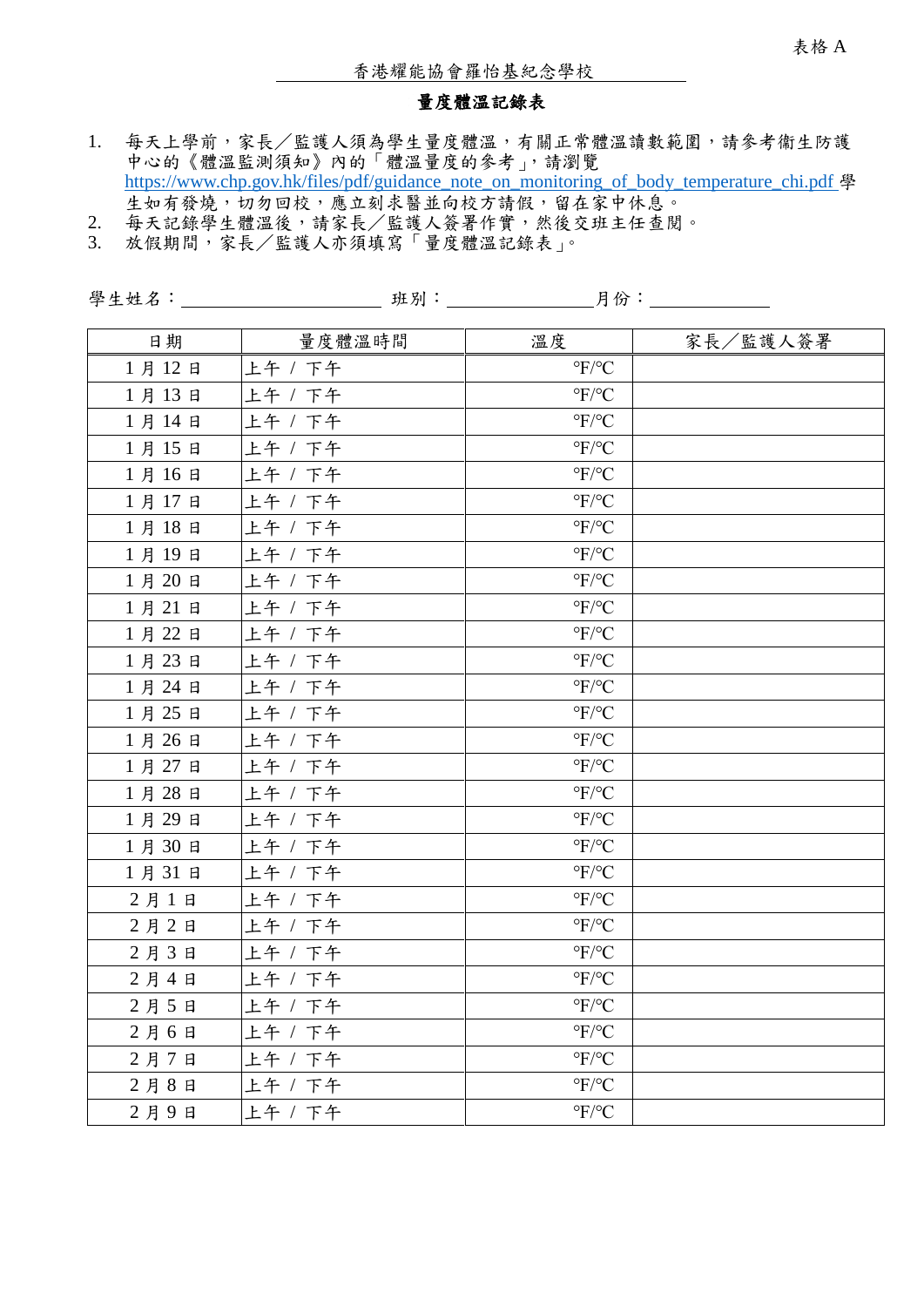香港耀能協會羅怡基紀念學校

#### **2019** 冠狀病毒病 學生外遊及健康狀況申報表

學生姓名: 班別: 性別:男/女

請填妥下列表格交回學校 (在適當方格內加上「√」號)。

#### 甲部 **─14** 天內的學生外遊紀錄

本人子女在回校前 14 天內沒有離開香港。

本人子女在回校前 14 天曾到訪香港境外的國家/地區。 離港時期:由 2021 年\_\_\_ 月\_\_\_日(離港日期) 至 月 日(抵港日期) 外遊地點(請列明國家及城市):

#### 乙部 **─** 學生是否曾經確診

本人子女沒有證實患上「2019 冠狀病毒病」。

本人子女曾證實患上「2019 冠狀病毒病」,並已痊癒。

|  |  |  |  |  |  | 留院日期 |  |
|--|--|--|--|--|--|------|--|
|--|--|--|--|--|--|------|--|

#### 丙部 **─** 照顧學生、或與學生同住的人士的健康情況

照顧本人子女、或與其同住的人士均沒有證實患上「2019冠狀病毒病」。

- 照顧本人子女、或與其同住的人士中,有證實患上「2019 冠狀病毒病」,現已經痊癒/ 仍留院醫治/出院進行藥物治療 (請刪去不適用者)。 該患者和本人子女的關係:
- 照顧本人子女、或與其同住的人士中,並沒有被衞生署界定為 2019 冠狀病毒病確診個 案的「密切接觸者」。
- 照顧本人子女、或與其同住的人士中,曾被衞生署界定為 2019 冠狀病毒病確診個案的 「密切接觸者」。 該「密切接觸者」和本人子女的關係:

#### 丁部 **─** 學生的健康狀況

本人子女沒有咳嗽、氣促、呼吸困難或咽喉痛等徵狀。

#### 戊部 **─** 居住大廈確診個案

本人子女居住的大廈沒有「2019 冠狀病毒病」的確診個案。

#### 己部 **─** 強制檢測

本人子女沒有被政府要求進行「2019 冠狀病毒病」的強制檢測。

家長/監護人簽署 :

家長/監護人姓名(正楷) :

日期 :

註:「密切接觸者」一般指曾經照顧患者、與患者共同居住或曾經接觸過患者的呼吸道分泌物和體液的人士。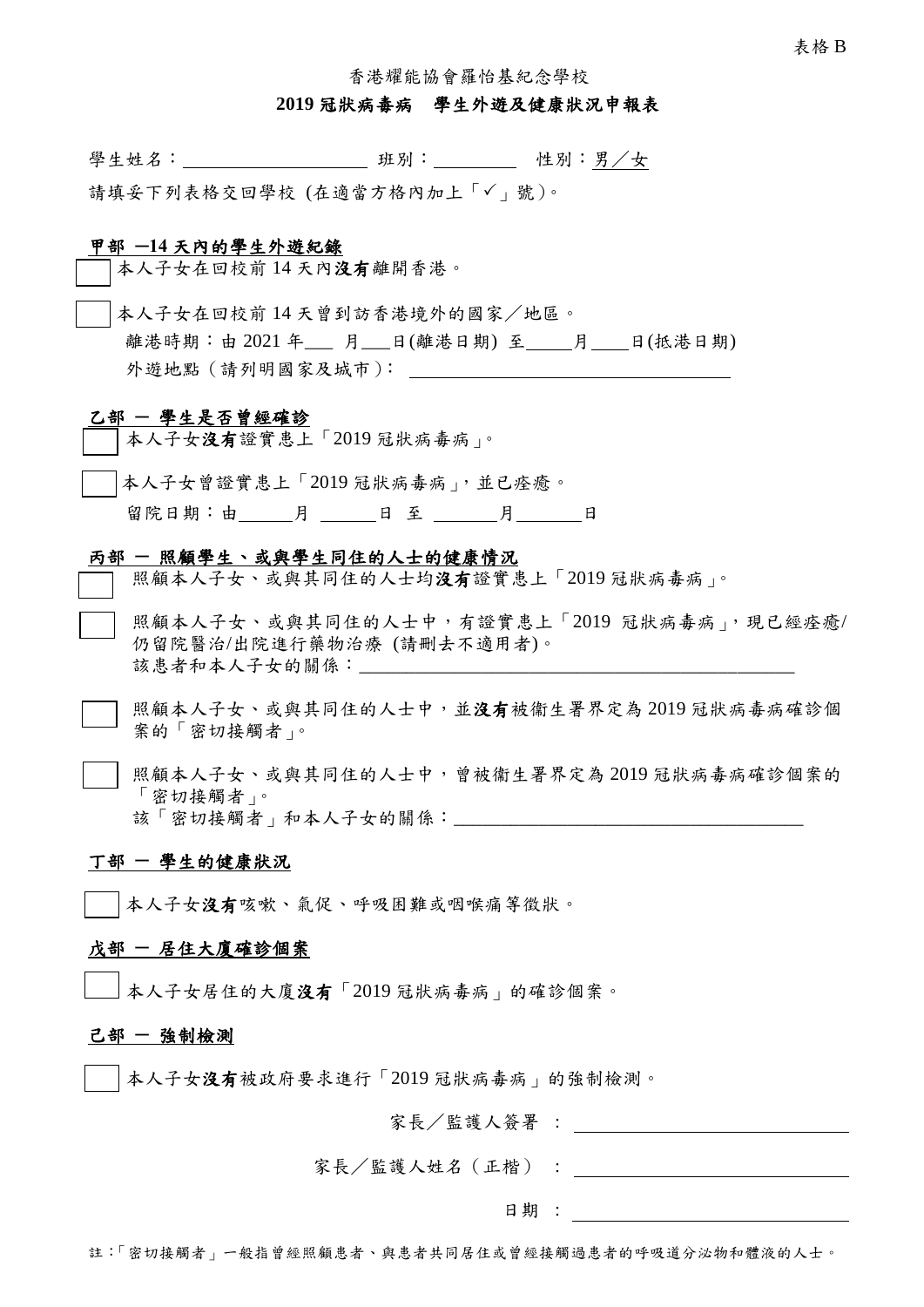### SAHK B M KOTEWALL MEMORIAL SCHOOL School Notice (No.062\_2021)

Dear Parents/Guardians, 8 January, 2021

# Prevention of Coronavirus Disease 2019 Continuation of suspension of face-to-face classes for all schools

Since the situation of COVID-19 is still severe, the Government has decided to maintain the existing social distancing measures. The Education Bureau (EDB) has decided that all kindergartens, primary and secondary schools (including special schools and schools offering non-local curriculum) *will continue the suspension of face-to-face classes and school activities until the beginning of schools' Chinese New Year holidays. Adding to this, provided that proper health protection measures are in place, the EDB will allow schools to arrange a small number of students of different levels to return to campuses to attend face-to-face classes in a more flexible manner and in accordance with school-based arrangements.* Therefore, the school will adopt the following measures in the above time period:

1. According to the regulations of the EDB on the number of students returning to school every day, the school will arrange one to two classes of students to return to school every day for lessons, therapy assessment and examinations of some classes. Each student can return to school for 2 days before the Lunar New Year holiday. Please refer to the following table for the dates of face-to-face classes for different classes:

| <b>Classes</b> | Date of face-to-face classes |
|----------------|------------------------------|
| Shun           | 12 Jan(Tue), 26 Jan(Tue)     |
| Hang, YeeA     | 13 Jan(Wed), 27 Jan(Wed)     |
| YeeB           | 14 Jan(Thur), 28 Jan(Thur)   |
| Lai            | $15$ Jan(Fri), $29$ Jan(Fri) |
| Hau, MongB     | 18 Jan(Mon), 1 Feb(Mon)      |
| Chee, YanA     | 19 Jan(Tue), 2 Feb(Tue)      |
| ShingB, Chung  | 20 Jan(Wed), 3 Feb(Wed)      |
| ShingA, MongA  | 21 Jan(Thur), 4 Feb(Thur)    |
| YanB           | 22 Jan(Fri), 5 Feb(Fri)      |
| Tak, Oi        | 25 Jan(Mon), 8 Feb(Mon)      |

- 2. Our school has thoroughly cleaned and disinfected the school premises. We have urged all staff members to step up precautionary measures to maintain personal hygiene and environmental hygiene of the school. Besides, we will also request all the staff who have contacts with our students to take their temperature before going to school. If they have fever, they must not return to school.
- 3. If parents have concerns about resuming face-to-face classes, they can consider leaving their children at home. The school will handle student absence flexibly and provide appropriate support to the students whenever necessary.
- 4. The school time for students on the above dates of face-to-face classes is 9:00 am to 12:20 pm. Parents will be notified individually of the school bus time schedule later.
- 5. Cooperation from parents and students is important for us to maintain a clean and safe environment. We call on your support to step up environmental hygiene in the household, and, on top of that, implement the following measures strictly:
	- 5.1 Pay attention to the health condition of your child. He/She should stay away from school and see a doctor immediately if symptom, especially fever, is detected.
	- 5.2 Take your child's temperature before he/ she goes to school. Fill in the record sheet (Proforma A), sign your name on it and return the completed sheet.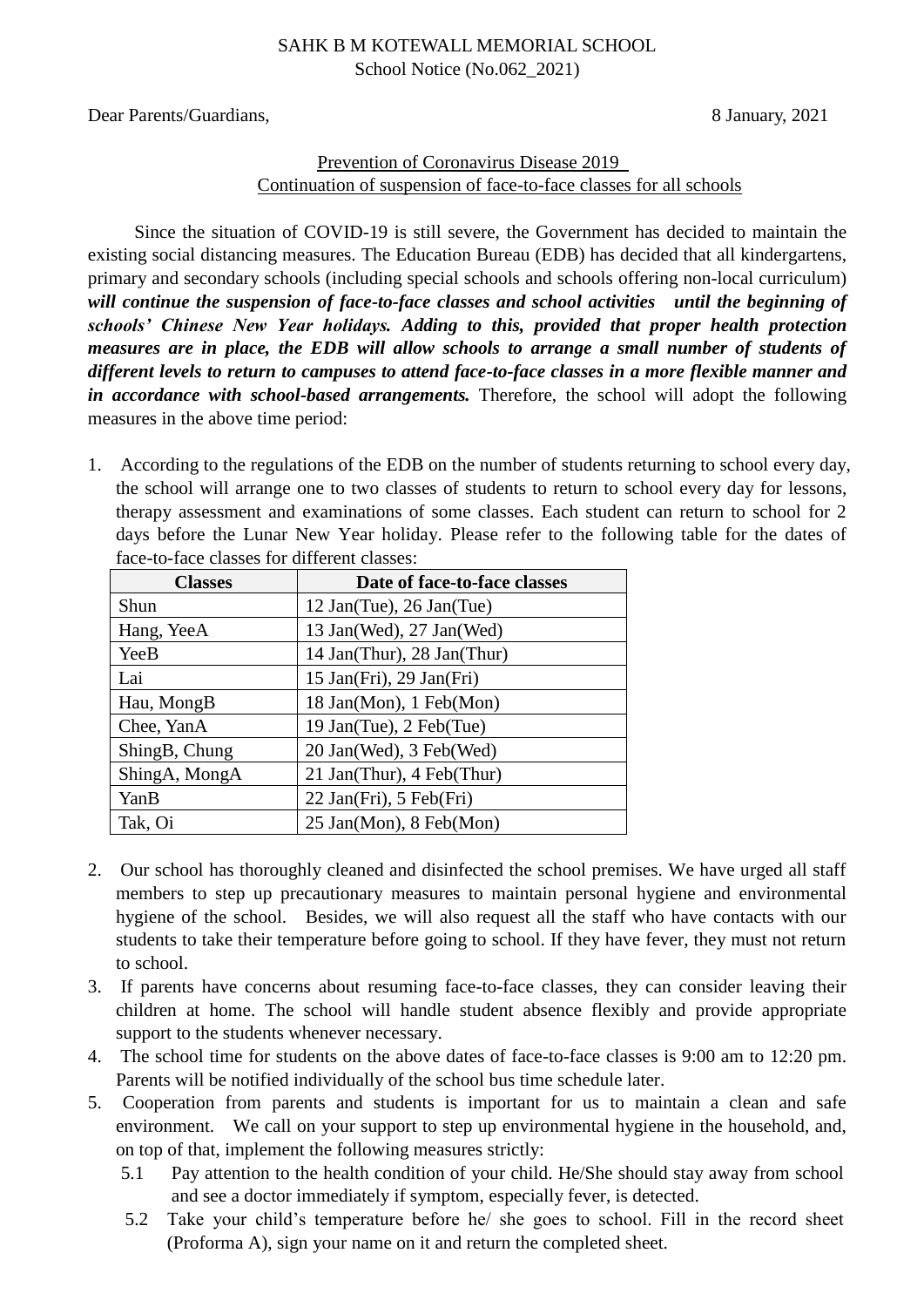- 5.3 To prevent infection, please ask your child to wear a mask (also applicable when taking school buses or other transportations) and bring 5 masks, tissue and water bottle to school.
- 5.4 To keep teachers' informed of the health condition of students, please complete Proforma B to provide the necessary information such as the current health status, travel history in the past 14 days, confirmed infection of COVID-19, confirmed cases of residential building, compulsory testing of COVID-19 etc. Students should not go to school in case of the above situation. Moreover, the school will collect information by phone call before the students return to school. The school can then take the precautionary measures more effectively.
- 5.5 If the student feels unwell after returning to school, such as fever, flu and other symptoms, the school will immediately take isolation measures, and parents are requested to pick up their children from school and take them to see a doctor as soon as possible.
- 6. All the classes that need not go to school for face-to-face classes will continue online learning. The online real-time class timetable (Zoom lessons) will be the same as the timetable of the half-day schooling. Parents should refer to the timetable in the school handbook and having the Zoom morning assembly, morning exercise, class teacher period and lessons according to the time and subject shown on that timetable. (For Class Hang S5, please refer to the Zoom real-time class timetable.) Please use the Zoom ID and password of those used in September Zoom lessons.
- 7. The Therapy Departments will continue to support students' treatment training in different forms, and will contact parents individually.
- 8. Teachers will send homework and learning resources to students by email or upload to the e-learning platform. Homework and other learning materials will also be distributed to students on the day when they go to school for face-to-face classes. For students who will not go to school, the school office will contact their parents individually for the arrangement of distributing the homework and materials.
- 9. The examination schedule will be changed again. Class Hang(S5) examination will be held from 25 January to 5 February, 2021. Class Hang(S3) examination will be held from 28 January to 5 February,2021. Other Classes' examinations will be cancelled. The post-examination activity week originally scheduled from 25 January to 29 January, 2021 will also be cancelled.
- 10. During the suspension of face-to-face classes, the school will keep our premise open to take care of those students in need and to provide support to parents whenever necessary.

The school has strengthened disinfection and cleaning of the school campus and strictly observe all the health protection measures in accordance with the instruction from the Department of Health, so as to safeguard the health and well-being of teachers and students. We would like to urge parents to put in place appropriate preventive measures to guard against the spread of COVID-19, based on the health advice from CHP. For details, please refer to [http://www.chp.gov.hk.](http://www.chp.gov.hk/) We should avoid going out, having crowd gatherings and social contacts as well as dining out. Students should maintain a balanced diet, exercise regularly, and take adequate rest in order to strengthen their immunity.

The school will closely monitor the situation and maintain close liaison with the parents. For enquiries, please contact the school nurse, Ms Leung or the school vice principal, Ms Wong (2424 7766).

Thank you for your attention.



Yours faithfully,

 $\gamma$ <sup>be</sup> kan

Ms W Y Lai Principal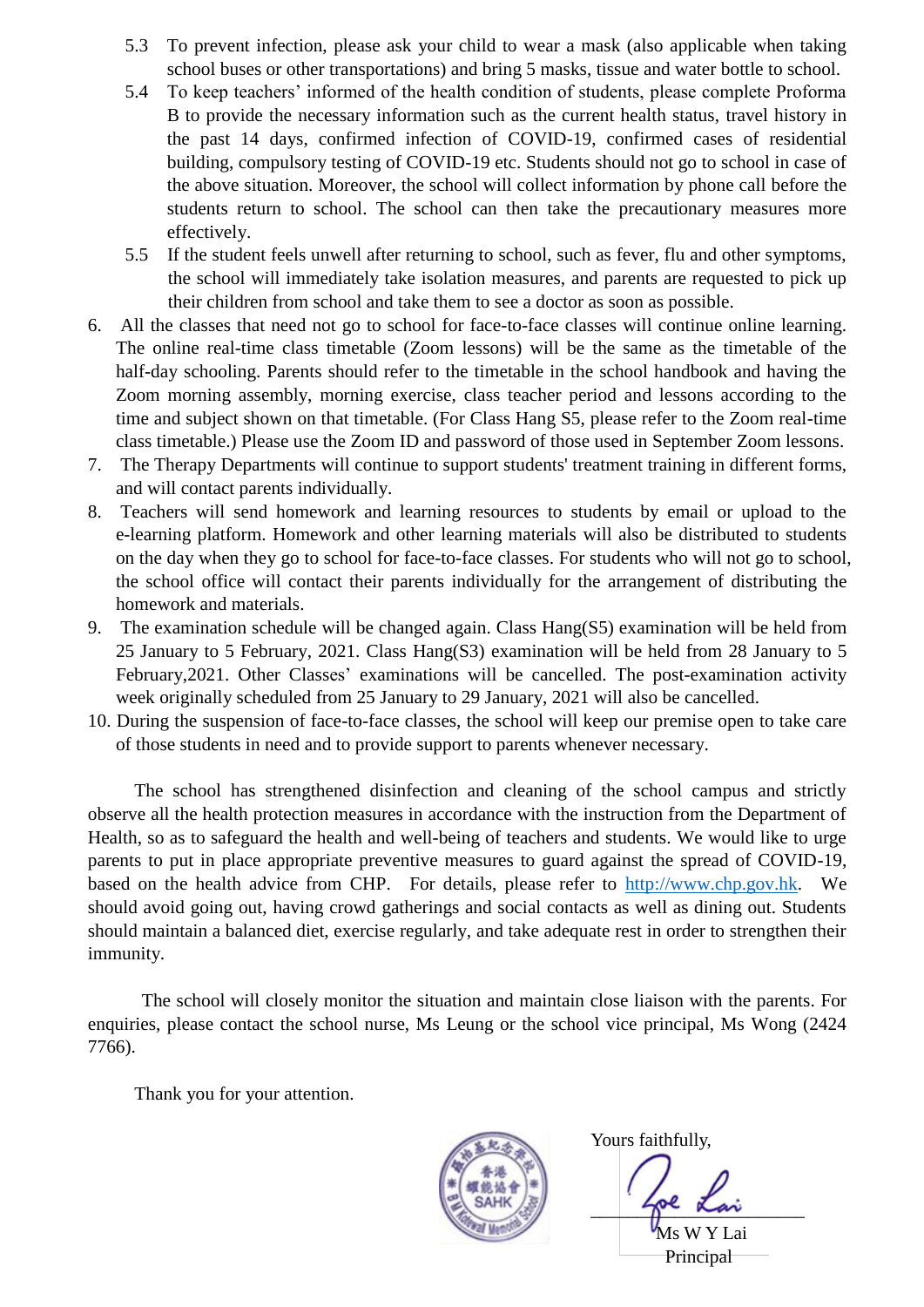# SAHK B M KOTEWALL MEMORIAL SCHOOL Proforma A Temperature Record Sheet

- 1. Parents/Guardians should take their children's temperature before going to school. For normal body temperature range, please refer to the "Reference Range for Temperature Screening" in the "Guidance Note on Monitoring of Body Temperature" by the Centre for Health Protection, Please browse [https://www.chp.gov.hk/files/pdf/guidance\\_note\\_on\\_monitoring\\_of\\_body\\_temperature.pdf](https://www.chp.gov.hk/files/pdf/guidance_note_on_monitoring_of_body_temperature.pdf) When the student has fever, he/she should not attend school and should consult a doctor promptly, apply for sick leave, stay at home and take rest.
- 2. Parents/Guardians should record their children's temperature and sign on the record sheet daily. The record sheet should be returned to school staff/class teacher for checking.
- 3. Parents/Guardians should also complete the record sheet during holiday.

| Name of student: | Class :                     | Month:                        |                                     |
|------------------|-----------------------------|-------------------------------|-------------------------------------|
| <b>Date</b>      | Time for taking temperature | <b>Temperature</b>            | <b>Signature of Parent/Guardian</b> |
| 12 January       | A.M. / P.M.                 | $\mathrm{P}F/\mathrm{P}C$     |                                     |
| 13 January       | A.M. / P.M.                 | $\mathrm{P}F/\mathrm{P}C$     |                                     |
| 14 January       | A.M. / P.M.                 | $\mathrm{^o F}/\mathrm{^o C}$ |                                     |
| 15 January       | A.M. / P.M.                 | $\mathrm{^oF}/\mathrm{^oC}$   |                                     |
| 16 January       | A.M. / P.M.                 | $\mathrm{P}F/\mathrm{P}C$     |                                     |
| 17 January       | A.M. / P.M.                 | $\mathrm{^oF}/\mathrm{^oC}$   |                                     |
| 18 January       | A.M. / P.M.                 | $\mathrm{^o F}/\mathrm{^o C}$ |                                     |
| 19 January       | A.M. / P.M.                 | $\mathrm{^o F}/\mathrm{^o C}$ |                                     |
| 20 January       | A.M. / P.M.                 | $\mathrm{^oF}/\mathrm{^oC}$   |                                     |
| 21 January       | A.M. / P.M.                 | $\mathrm{^o F}/\mathrm{^o C}$ |                                     |
| 22 January       | A.M. / P.M.                 | $\mathrm{P}F/\mathrm{P}C$     |                                     |
| 23 January       | A.M. / P.M.                 | $\mathrm{P}F/\mathrm{P}C$     |                                     |
| 24 January       | A.M. / P.M.                 | $\mathrm{P}F/\mathrm{P}C$     |                                     |
| 25 January       | A.M. / P.M.                 | $\mathrm{^o F}/\mathrm{^o C}$ |                                     |
| 26 January       | A.M. / P.M.                 | $\mathrm{P}F/\mathrm{P}C$     |                                     |
| 27 January       | A.M. / P.M.                 | $\mathrm{^oF}/\mathrm{^oC}$   |                                     |
| 28 January       | A.M. / P.M.                 | $\mathrm{^o F}/\mathrm{^o C}$ |                                     |
| 29 January       | A.M. / P.M.                 | $\mathrm{^o F}/\mathrm{^o C}$ |                                     |
| 30 January       | A.M. / P.M.                 | $\mathrm{P}F/\mathrm{P}C$     |                                     |
| 31 January       | A.M. / P.M.                 | $\mathrm{^oF}/\mathrm{^oC}$   |                                     |
| 1 February       | A.M. / P.M.                 | $\mathrm{P}F/\mathrm{P}C$     |                                     |
| 2 February       | A.M. / P.M.                 | $\mathrm{P}F/\mathrm{P}C$     |                                     |
| 3 February       | A.M. / P.M.                 | $\mathrm{^o F}/\mathrm{^o C}$ |                                     |
| 4 February       | A.M. / P.M.                 | $\mathrm{^o F}/\mathrm{^o C}$ |                                     |
| 5 February       | A.M. / P.M.                 | $\mathrm{^o F}/\mathrm{^o C}$ |                                     |
| 6 February       | A.M. / P.M.                 | $\mathrm{P}F/\mathrm{P}C$     |                                     |
| 7 February       | A.M. / P.M.                 | $\mathrm{^oF}/\mathrm{^oC}$   |                                     |
| 8 February       | A.M. / P.M.                 | $\mathrm{^oF}/\mathrm{^oC}$   |                                     |
| 9 February       | A.M. / P.M.                 | $\mathrm{^oF}/\mathrm{^oC}$   |                                     |